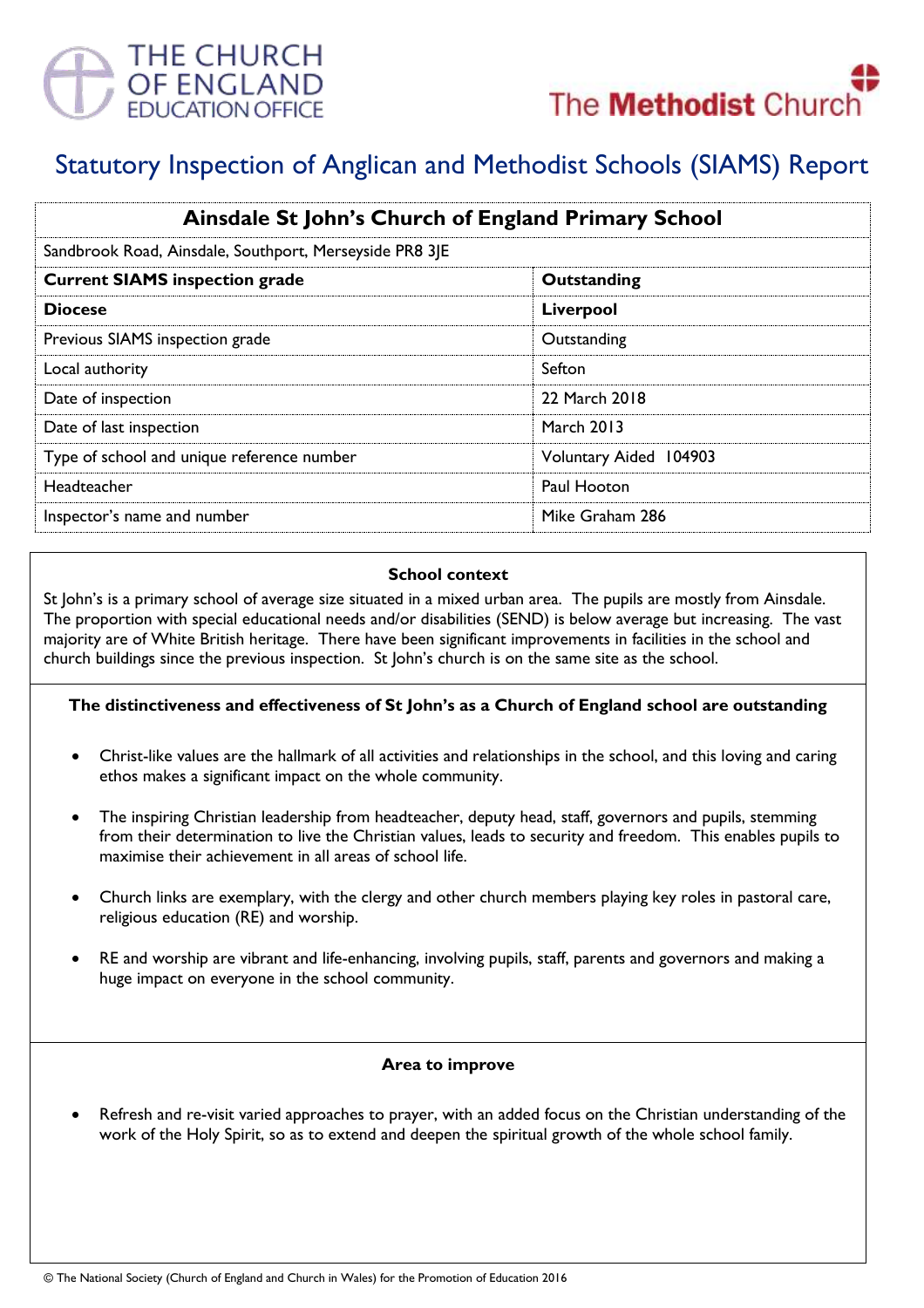### **The school, through its distinctive Christian character, is outstanding at meeting the needs of all learners**

The vision of the school, as summarised by the headteacher, is to be 'a warm and caring school/church family with Christ at its heart.' The welcome and support offered to all, parents and visitors included, indicates that this aim is being met. Always, and especially during difficult times, the Christ-like love and care lavished on the pupils and their families are exemplary. A parent commenting about a recent example said that the 'support has been amazing for the whole family'. The security felt by the pupils enables and allows them to give of their best without any fear of failure. Achievement overall is therefore good to outstanding, as demonstrated by in-school and national data. Any pupils with SEND or any emotional or social issues receive sensitive and well-focussed support academically, socially and spiritually. The skilful, well-trained staff supporting these pupils work with teachers seamlessly so that the individuals are helped subtly and effectively to play their full part in school life.

The spiritual, moral, social and cultural (SMSC) development of the pupils is outstanding. The Christian values are not simply well-known and understood by everyone, they are demonstrated in the everyday lives of the whole school family. Perseverance, thankfulness, friendship, hope, trust and respect, the school's chosen key Christian values, are all underpinned by the supreme value, love. Countless examples of respect, love and friendship occur, for instance the quiet and immediate moving aside by two Year 6 pupils during lunchtime to allow a younger pupil using a walking aid to pass through. Reception children retain a fondness for their Year 6 'buddies' throughout the year, and social and Christian responsibilities are fostered through the ethos, eco and council groups. Cultural development is strongly impacted by the high quality of RE work, notably through the annual 'world faith week'.

Spiritual development is enhanced further for many pupils through the varied provision of Christian after school clubs, in school, at the Methodist church and in St John's church. Many parents appreciate the impact this has on their children even beyond primary school. The inventive displays and numerous areas for quiet reflection throughout the building and in the grounds stimulate deep thinking and, when appropriate, prayer. The Christian character of the school is enhanced through the excellent work in this area, and also by the exceptional impact made by RE.

## **The impact of collective worship on the school community is outstanding**

Worship at St John's is sincere, varied and vibrant, engaging everyone fully and ensuring that Christian values remain central to school life. Links with the local church and the wider Christian community are very strong and mutually beneficial. The vicar and many members of the church are frequently involved in leading and in providing music for worship. The 'agape' meal and demonstration and explanation of the link between the Last Supper and the celebration of Holy Communion by Christians today is one highlight. The Southport and Area Schools Worker Trust regularly provide and lead worship events that are described by a pupil as 'drama, fun and funny!' A parent commented, 'The children love worship provided by the vicar, the church worship team and Tabs'.

The leading of worship by the pupils is significant, with the 'Little Lights' Ethos group planning, leading and evaluating worship and writing the school prayer. Each class leads a worship time at least annually, attended by parents and carers. The Year 1 group used the theme of Antarctica to bring drama, humour, prayer, poetry and excellent singing together to touch the spirits of everyone present. A Year 2 pupil worshipped silently during the singing of a song about offering our lives to God as a gift, closing her eyes and symbolically opening her hands. A parent wrote, '…we can never truly demonstrate how appreciative we are of the immense effort (the) teaching staff put into making Class Services such special, absolutely must attend events'.

Prayer is a strong feature of the worshipping life of the school, and not only during collective worship times. There are reflection/prayer areas in every classroom, and most of the children use these regularly, provoking deep thought and stimulating private prayer. There has been a 'prayer spaces day' led by the deputy headteacher. This had a powerful effect on all involved, as demonstrated by excellent feedback from pupils, staff and governors. The potential to follow this up with further work on prayer has not yet been fully realised, although there are plans to address this. There is however a special quiet place in the 'Rainbow Room' where pupils are able to set up prayer spaces and can be found praying quietly alone or in small groups.

The pupils have a good overall understanding of the Christian belief in the Holy Trinity. Their grasp of the concepts about God the Father and Creator and about Jesus as Son of God and Saviour is excellent. They are less sure about the Holy Spirit's role, although one pupil explained that after Jesus left them, the disciples received the Holy Spirit and 'He helped them to have courage'. Another added, 'He is always with us.'

The co-operative team approach between staff and children, the vicar and other church leaders, the Methodist church and 'Tabs', the leader of the school worker trust, in planning, delivering and evaluating worship is outstanding. They ensure that worship is constantly evolving and therefore is always fresh and relevant to all.